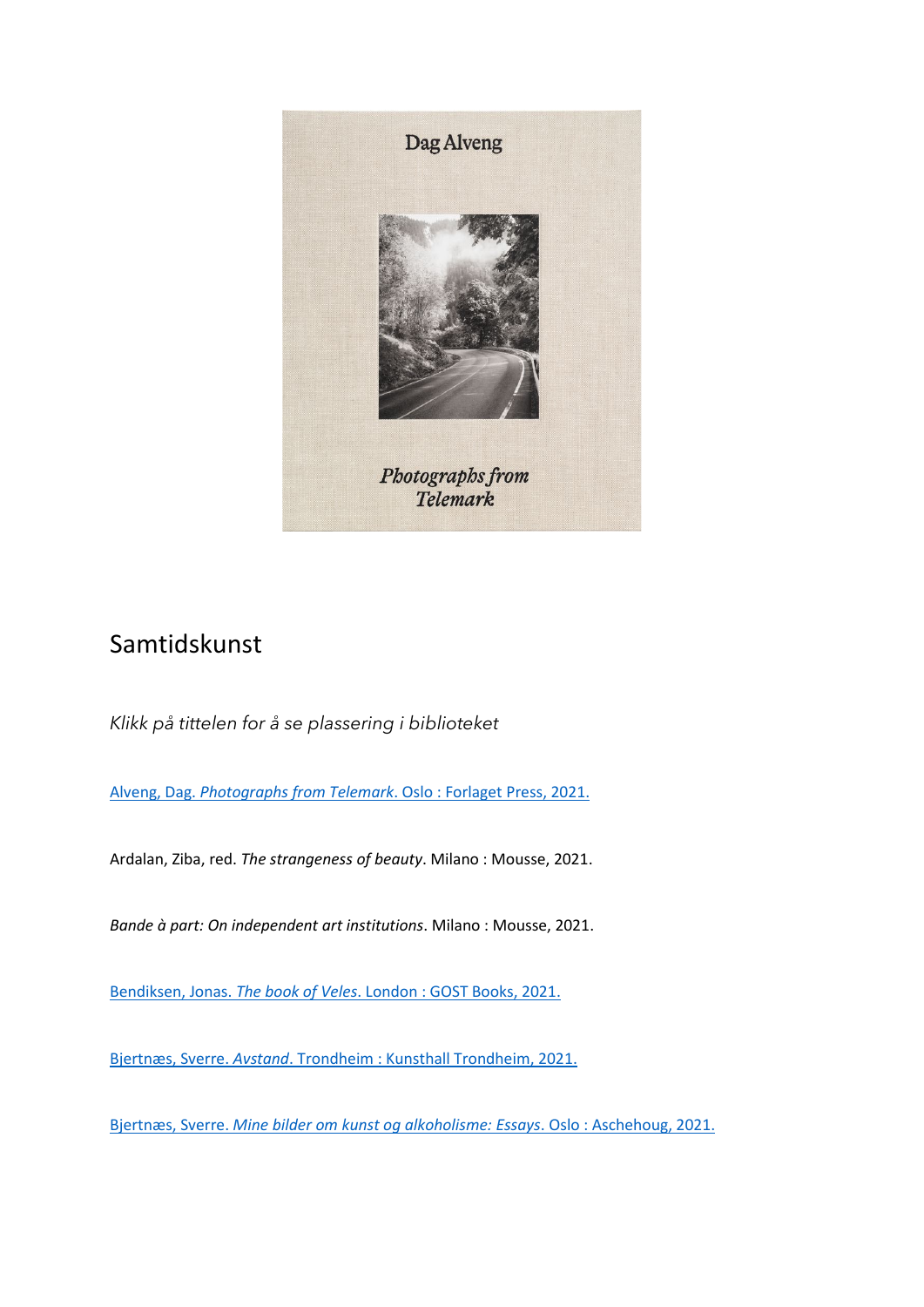Campt, Tina M. *[A black gaze: Artists changing how we see](https://bibsys-almaprimo.hosted.exlibrisgroup.com/permalink/f/17b6085/BIBSYS_ILS71640182010002201)*. Cambridge, MIT Press, 2021.

[Cerpina, Zane, Jøran Rudi og Ståle Stenslie.](https://bibsys-almaprimo.hosted.exlibrisgroup.com/permalink/f/1n8chvd/BIBSYS_ILS71639342420002201) *Elektronisk kunst i Norge*. Trondheim : TEKS, 2021.

- Cervenak, Sarah Jane. *Black gathering: Art, ecology, ungiven life*. Durham : Duke University Press, 2021.
- Collymore, Nan og Alisha B. Wormsley. *There are black people in the future [special edition].* New York : L'habillement, 2021.

Cotton, Michelle, red. *Post-capital: A reader*. Milano : Mousse, 2021.

[Dall, Rhea, Ingar Dragset og Michael Elmgreen, red.](https://bibsys-almaprimo.hosted.exlibrisgroup.com/permalink/f/1n8chvd/BIBSYS_ILS71638771310002201) *Det er bare en fase = It's just a phase*. Oslo : Uten [tittel, 2021.](https://bibsys-almaprimo.hosted.exlibrisgroup.com/permalink/f/1n8chvd/BIBSYS_ILS71638771310002201)

*David Hammons: Body prints, 1968-1979*. New York : Drawing Center, 2021.

Desrosiers, Daisy, red. *[Theaster Gates: Facsimile Cabinet of Women](https://bibsys-almaprimo.hosted.exlibrisgroup.com/permalink/f/1n8chvd/BIBSYS_ILS71640631930002201) Origin Stories: Reflections*. [Waterville, Maine : Colby Museum of Art, 2021.](https://bibsys-almaprimo.hosted.exlibrisgroup.com/permalink/f/1n8chvd/BIBSYS_ILS71640631930002201)

Gremaud, Ann-Sofie N. og Gry Hedin, red. *Artistic visions of the antrophocene north : Climate change and nature in art*. New York : Routledge, 2021.

Greenough, Sarah. *[American silence: The photographs of Robert Adams](https://bibsys-almaprimo.hosted.exlibrisgroup.com/permalink/f/1n8chvd/BIBSYS_ILS71642022610002201)*. New York : Aperture, 2021.

Haugen, Halvor og Nina M. Schjønsby, red. *[Kvisten på grenen, grenen på treet: Unge kunstneres](https://bibsys-almaprimo.hosted.exlibrisgroup.com/permalink/f/17b6085/BIBSYS_ILS71638458830002201)  samfund 1921-2021*. Oslo : [Forlaget Press, 2021.](https://bibsys-almaprimo.hosted.exlibrisgroup.com/permalink/f/17b6085/BIBSYS_ILS71638458830002201)

Hessler, Stefanie, red. *Sex ecologies*[. Trondheim : Kunsthall Trondheim, 2021.](https://bibsys-almaprimo.hosted.exlibrisgroup.com/permalink/f/1n8chvd/BIBSYS_ILS71639302890002201)

Lederman, Russet og Olga Yatskevich, red. *[What they saw: Historical photobooks by women, 1843-](https://bibsys-almaprimo.hosted.exlibrisgroup.com/permalink/f/1n8chvd/BIBSYS_ILS71642012380002201) 1999*[. 10x10 Photobooks, 2021.](https://bibsys-almaprimo.hosted.exlibrisgroup.com/permalink/f/1n8chvd/BIBSYS_ILS71642012380002201)